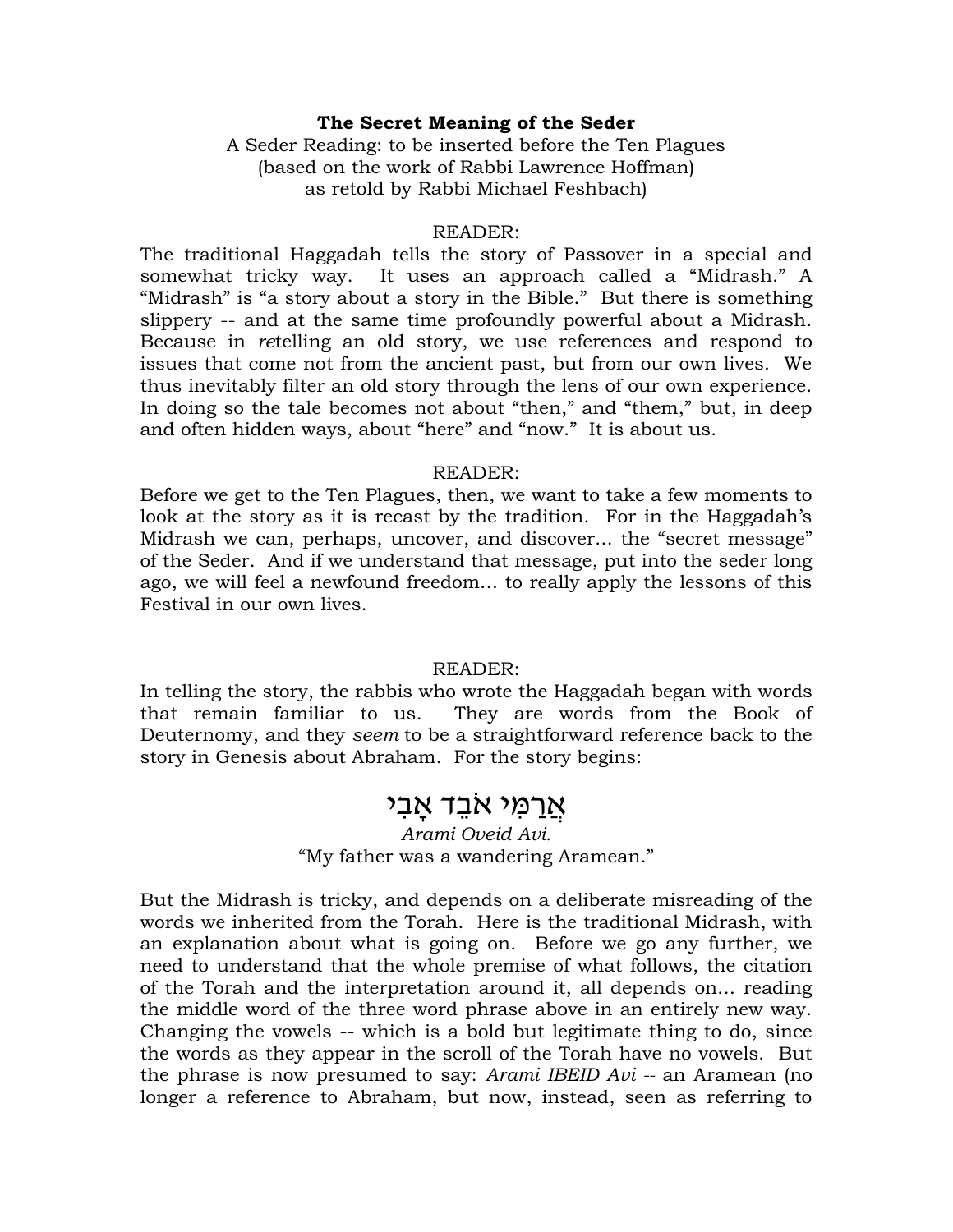Laban) sought to destroy my father (seen now, also, not as Abraham, but as Jacob!)" By just changing the vowels, the sentence is totally new. It refers not to one story in Genesis (Abraham leaving Ancient Iraq) but to another (Jacob and Laban). It is no longer in the form of a subjectadverb-adjective, but, instead, subject-verb-object. Just change the vowels, and a whole new possible meaning emerges. That is what the traditional Haggadah did, in order for the writers to "read themselves," and their own life situation, into the story. Here, now, is the traditional Midrash:

# ִ צֵא וּלִמַד, מַה בִּקֵשׁ לָבָן הָאֲרַמִּי לַעֲשׂוֹת לִיַעֲקֹב אָבִינוּ. ֿשֶׁפַּרְעֹה לֹא גָזַר אֵלָּא עַל הַזִּכָרִים, וְלָבָן בִּקֶשׁ לַעֲקֹר אֶת־הַכֹּל.

"Come and learn" what Laban the Aramean sought to do to Jacob our father. [He was worse than Pharoah, for] Pharoah issued a decree against only the males, yet Laban sought to uproot the Israelites altogether.

As it is written:

# **אֲ רַ מִּ י אֹבֵ ד ָאבִּ י,**

*Arami oveid avi* [meaning: "my father was a wandering Aramean," but rereading this as *Arami ibbeid Avi,*  "an Aramean sought to destroy my father."

## **וַיֵ רֶ ד מִּ צְ רַַֽ יְ מָ ה, וַיָּגָר שָׁם** ב**ִמְתֵי** מְעָט **וַיִּהִי שַׁם לְגוֹי גַדוֹל, עָ צּום וָרָ ב:**

The words above are rest of the verse from Deuteronomy 25:5: "My father was a wandering Aramean. He went down to Egypt and sojourned there with meager numbers; but there he became a great nation, very populous.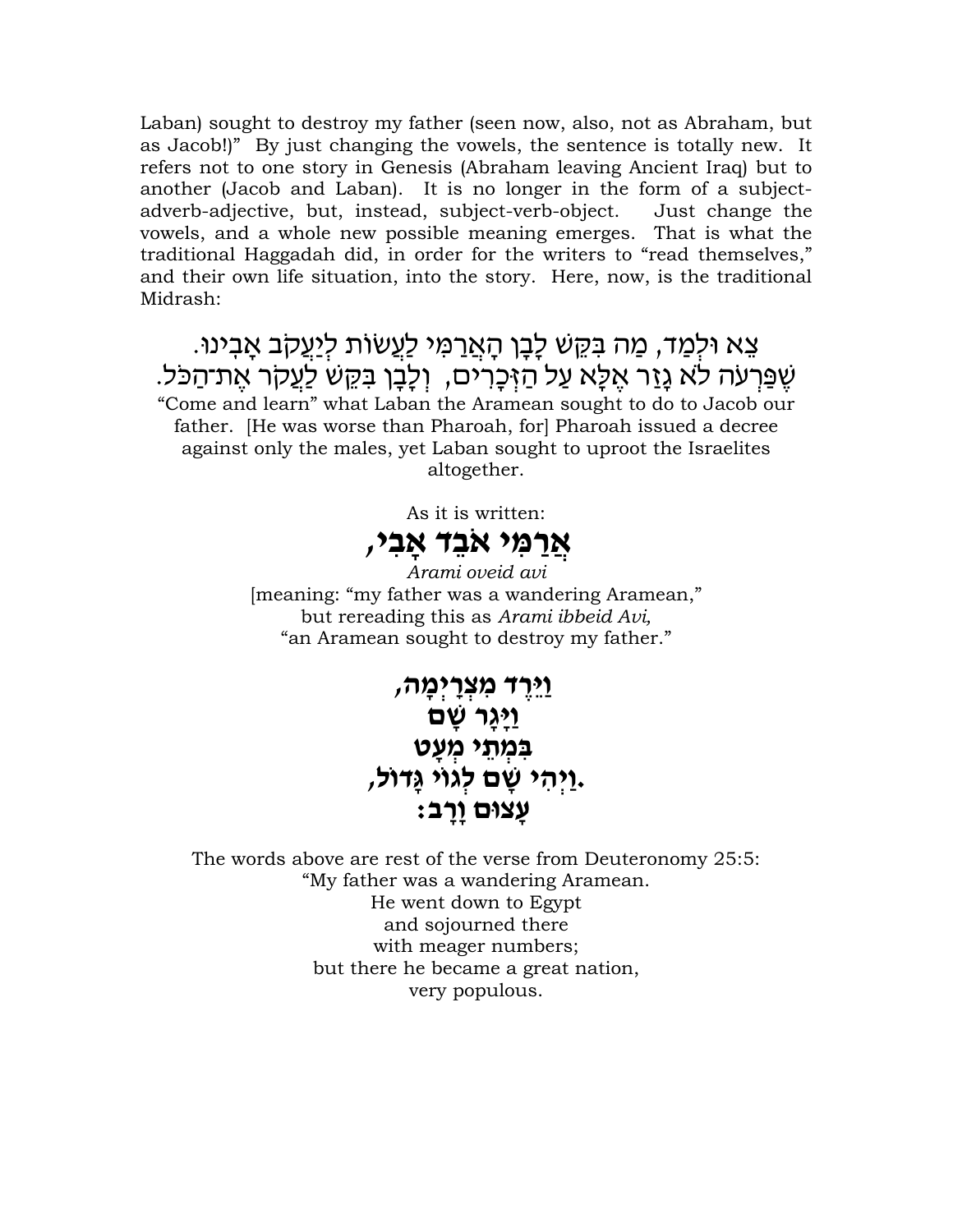## **ּוַיֵּרֶד מִצְרַיִמֶה**, אָנוּס עַל פִּי הַדִּבּוּר. **וַיָּגָר שָׁם**. מְלַמֵּד שֶׁלֹּא יָרַד יַעֲקֹב אָבִינוּ לְהִשְׁתַּקָעַ בְּמִצְרָיִם, אֶלֶּא לָגוּר שַׁם

The Midrash comments on each of these phrases, thereby retelling the story to suit the purposes of the rabbis who wrote it:

"And he went down to Egypt" *forced by the divine decree* [there was a famine; they wanted to survive; they had no choice].

"And sojourned there" *to teach us that he did not come down to settle in Egypt but only to live there temporarily.*

### **The writers?**

Does this retelling of the tale reflect any particular period in Jewish history? Was there ever a Jewish community that fit this description geographically, existentially, and emotionally?

There was! For in the second century of the common era, a Jewish community took up residence in Alexandria (Egypt, not Virginia.) They did so -- because they were being persecuted elsewhere. And they felt guilty about it! Because Jews were supposed to *leave* Egypt, not settle there. So they emphasized: it was circumstances that drove them out of their ancestral homeland. They were living here, but watching there. "With their suitcases packed," as it were. Temporary sojourners, ready to return when circumstances would allow.

### **The secret**

How do we *know* that this Midrash comes from that time period, and that mind-set? We don't. But perhaps the verse was chosen with even more subtlety that it seems. For after all, changing the vowels in a word is a clumsy limb on which to hang so great a weight of meaning. Unless it was a signal to us that we were to carry the tradition forward... and change the vowels in another word as well. Perhaps we were meant to look even at the *first* word of the first phrase quoted above. Without vowels, we would not know to read *Arami.* Since the *aleph* is silent, we simply would see, transliterated: *' r m i.* And with new vowels we *could*  read this words not as *Arami* but as... *' Romi.* Not as an "Aramean" but as... "a Roman." *A ROMAN sought to destroy my father!* A reading with a secret message, a central lesson which... fits with the whole rest of the Haggadah, reflects the same time period... and justifies the choices of those who felt compelled to flee Roman rule and seek refuge in the Jewish community of Alexandria.